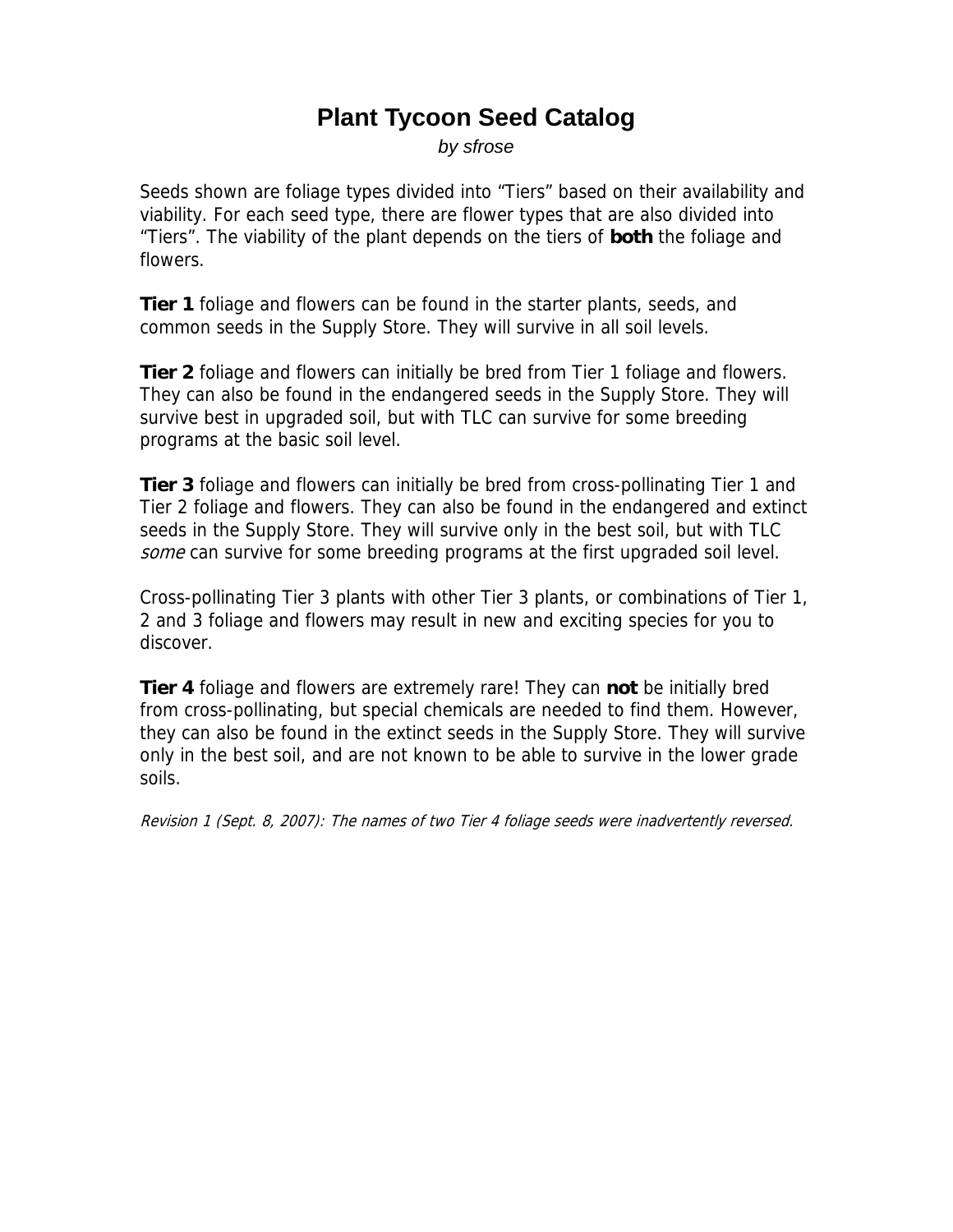## *Tier 1 Seeds*

| Tier 1    | Tier <sub>2</sub> | Tier <sub>3</sub> | Tier 4    |                   |
|-----------|-------------------|-------------------|-----------|-------------------|
| bluestar  | daisy             | <b>aureus</b>     | arthurium |                   |
| citrus    | fragrant          | fabled            | baccatus  |                   |
| fourpetal | rosaceae          | blazing           | lilia     |                   |
| jalapa    | venomous          | mela              | tahitian  |                   |
| spotted   |                   | mystic            | tilia     |                   |
|           |                   | nox               | venus     |                   |
|           |                   | painted           |           |                   |
|           |                   | viola             |           |                   |
|           |                   |                   |           | Tier <sub>1</sub> |
|           |                   |                   |           |                   |
|           |                   |                   |           |                   |
|           |                   |                   |           | astera            |
|           |                   |                   |           |                   |
|           |                   |                   |           |                   |
|           |                   |                   |           | ball cactus       |
|           |                   |                   |           |                   |
|           |                   |                   |           | maple             |
|           |                   |                   |           |                   |
|           |                   |                   |           |                   |
|           |                   |                   |           | maranta           |
|           |                   |                   |           |                   |
|           |                   |                   |           |                   |
|           |                   |                   |           | reptans           |

*Tier 2 Seeds*

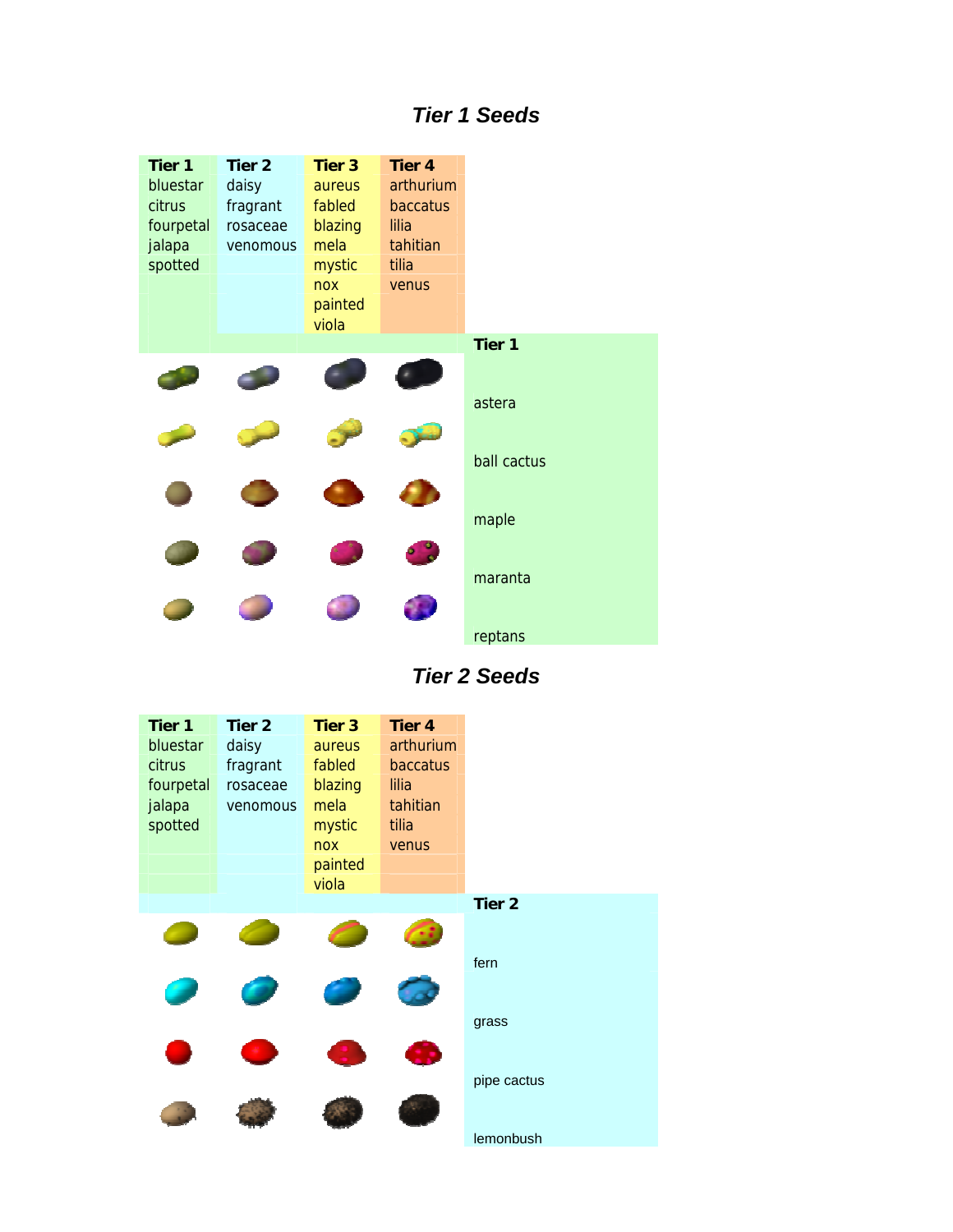## *Tier 3 Seeds*

| Tier 1<br>bluestar<br>citrus<br>fourpetal<br>jalapa<br>spotted | Tier <sub>2</sub><br>daisy<br>fragrant<br>rosaceae<br>venomous | <b>Tier 3</b><br>aureus<br>fabled<br>blazing<br>mela<br>mystic<br>nox<br>painted | <b>Tier 4</b><br>arthurium<br>baccatus<br>lilia<br>tahitian<br>tilia<br>venus |                      |
|----------------------------------------------------------------|----------------------------------------------------------------|----------------------------------------------------------------------------------|-------------------------------------------------------------------------------|----------------------|
|                                                                |                                                                | viola                                                                            |                                                                               |                      |
|                                                                |                                                                |                                                                                  |                                                                               | <b>Tier 3</b>        |
|                                                                |                                                                |                                                                                  | <b>AD</b>                                                                     | ananas               |
|                                                                |                                                                |                                                                                  |                                                                               | bamboo               |
|                                                                |                                                                |                                                                                  |                                                                               | fanleaf              |
|                                                                |                                                                |                                                                                  |                                                                               | orchid               |
|                                                                |                                                                |                                                                                  |                                                                               | gladiatus            |
|                                                                |                                                                |                                                                                  |                                                                               | pear cactus          |
|                                                                |                                                                |                                                                                  |                                                                               | rare oak<br>scandens |
|                                                                |                                                                |                                                                                  |                                                                               |                      |